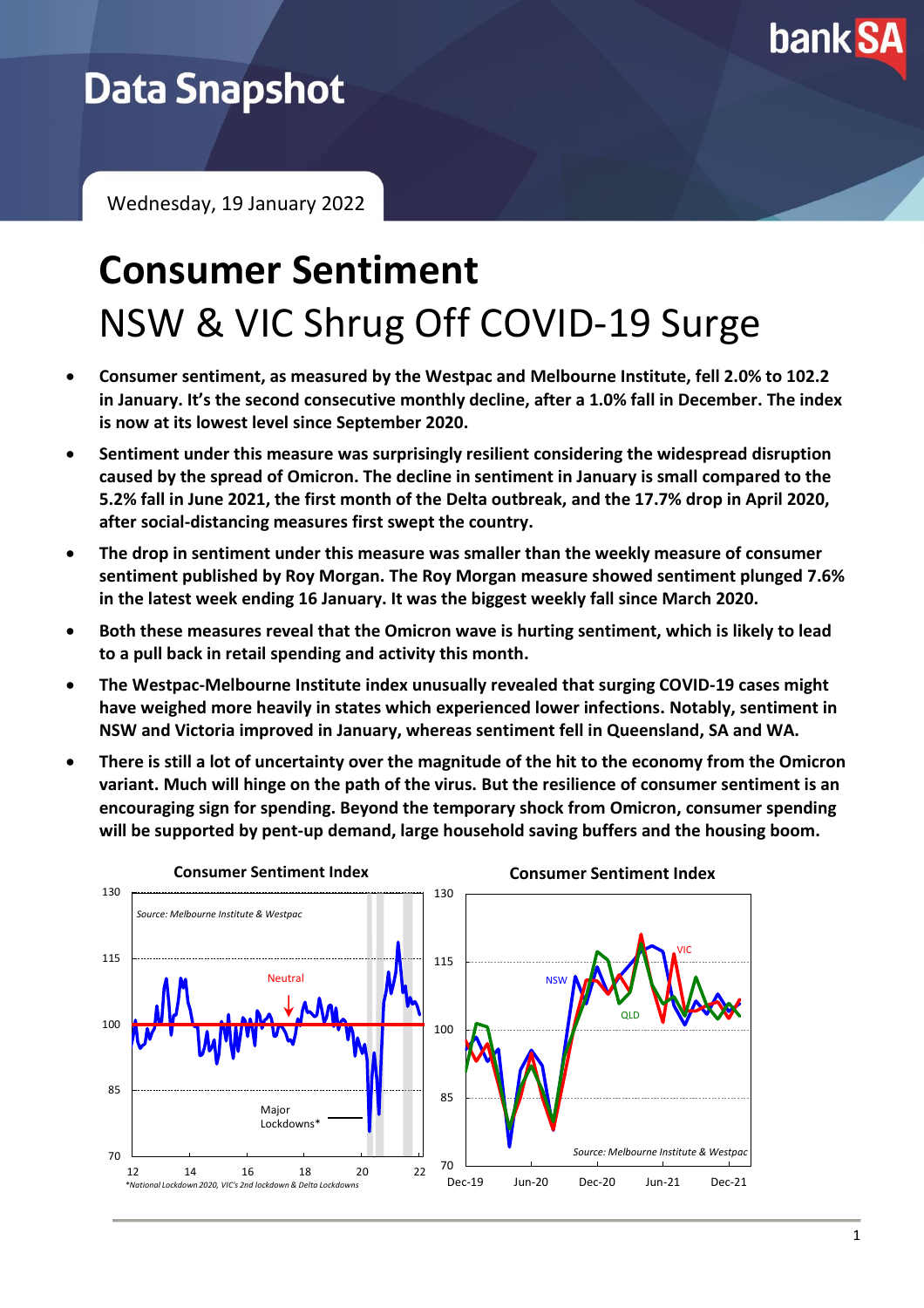Consumer sentiment dropped for a second consecutive month, as Omicron cases surged to record highs. However, the result was surprisingly strong considering the widespread disruption caused by the spread of Omicron.

The Westpac-Melbourne Institute's monthly consumer sentiment index fell 2.0% to 102.2 in January. This follows a 1.0% fall in December. The index is now at its lowest level since September 2020. However, sentiment remains above the long-run average of 101.3 and critically, above 100, which indicates that optimists continue to outweigh pessimists.

The monthly survey was conducted from January 10 to 14. During this period, surging COVID-19 cases underpinned a 'shadow lockdown', with millions forced to isolate after contracting the virus, or being identified as close contacts. The surge in case numbers also contributed to heightened reluctance to leave home to avoid infection. Hospitalisations have reached three times the levels seen during the Delta outbreak in 2021.

Labour shortages have become prevalent, as large portions of the workforce are in isolation, placing pressure on businesses and supply chains. Many businesses have reported stock and labour shortages and have been forced to close or operate at reduced hours.

At the same time, consumers have also faced challenges accessing COVID-19 tests. In December and early January, there were long delays in polymerase chain reaction **(**PCR) testing. And while changes in PCR testing requirements have helped alleviate some of these pressures, consumers are now grappling with a widespread shortage of rapid antigen tests (RATs).

Sentiment was surprisingly resilient, despite these surging case numbers, widespread labour shortages and COVID-19 testing challenges. The decline in sentiment in January is small compared to the 5.2% fall in June 2021, the first month of the Delta outbreak, and the 17.7% drop in April 2020, after social-distancing measures first swept the country.

In contrast, the Roy Morgan weekly survey of consumer sentiment suggests Australians are more pessimistic. This index fell 7.6% in the week ending 16 January to 97.9 – its biggest weekly decline since March 2020 and weakest January result in 30 years. It followed a fall of 2.2% in the previous week, with the fortnightly fall also the largest since March 2020. The index is at its weakest since October 2020, but remains well above the lows reached after the pandemic first hit in 2020.

Unusually, the Westpac-Melbourne Institute index showed surging Omicron cases appear to have weighed more heavily in states which are experiencing a higher number of infections. Notably, sentiment in NSW and Victoria increased 1.7% and 4.1%, respectively in January. In contrast, sentiment dropped considerably in Western Australia (-5.1%), South Australia (-3.9%), and Queensland (-2.7%).

The fall in sentiment in January was driven predominantly by a sharp fall in expectations of future economic conditions. Expectations for future economic conditions over the next 12 months and 5 years fell 9.6% and 6.1%, respectively. Akin to the headline figure, future expectations of economic conditions over the next 12 months deteriorated most in WA (-25%), Queensland (-12%) and SA (-18%).

Expectations of personal finances over the next 12 months also deteriorated. The 'family finances next 12 months' sub-index eased 2.8% to 108.1 in January. However, personal finances compared to the last 12 months continued to improve, rising 7.5% to 95.6. This is likely the result of saving buffers accrued through the pandemic, rising property values and an increase in incomes as employees return to the workforce following lockdowns.

The time to buy a dwelling index increased 6.3% to 87.0. However, house price expectations dropped 4.8% in January, from elevated levels. The fall possibly reflects growing expectations of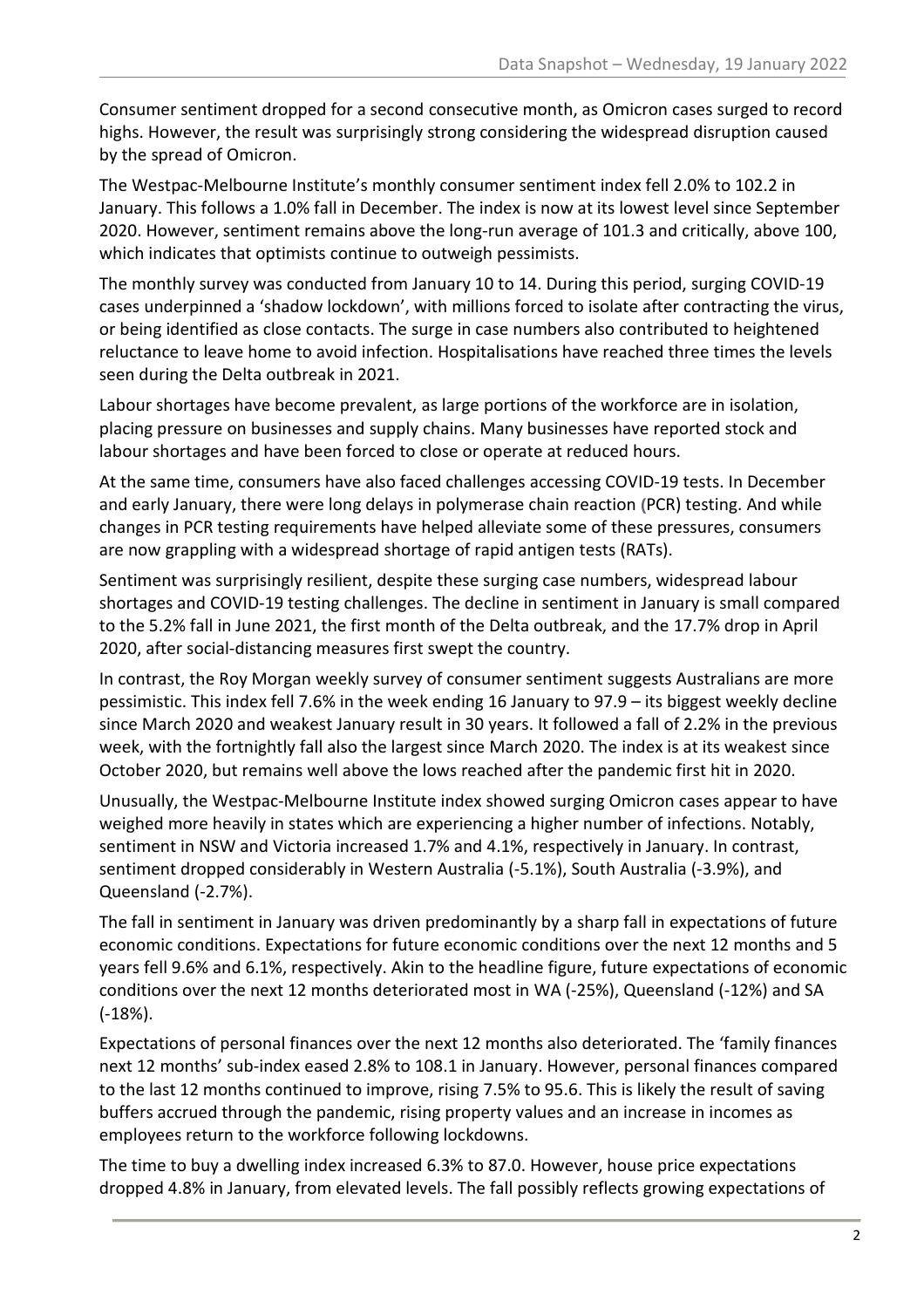interest rate rises. Indeed, 55% of respondents expect mortgage rates to rise over the next 12 months, compared to 41% in August 2021 and 36% in February 2021. Regardless, confidence among mortgagors remained strong, increasing 2.3% in January.

The unemployment index jumped to 112.7 from 104.1 in January. This indicates that more respondents expect the unemployment rate to rise rather than fall and marks a significant deterioration. However, the index remains well below the long-run average of 130, reflecting that consumers are still more upbeat than usual on the labour market.

## **Outlook**

There is still considerable uncertainty over the magnitude of the hit to the economy from the Omicron variant. Much will hinge on the path of the virus. However, the resilience of consumer sentiment in January is an encouraging sign for spending. Beyond the temporary shock from Omicron, consumer spending will be supported by pent-up demand, large household saving buffers and the housing boom.

> **Jameson Coombs, Associate Economist** Ph: 0401 102 789